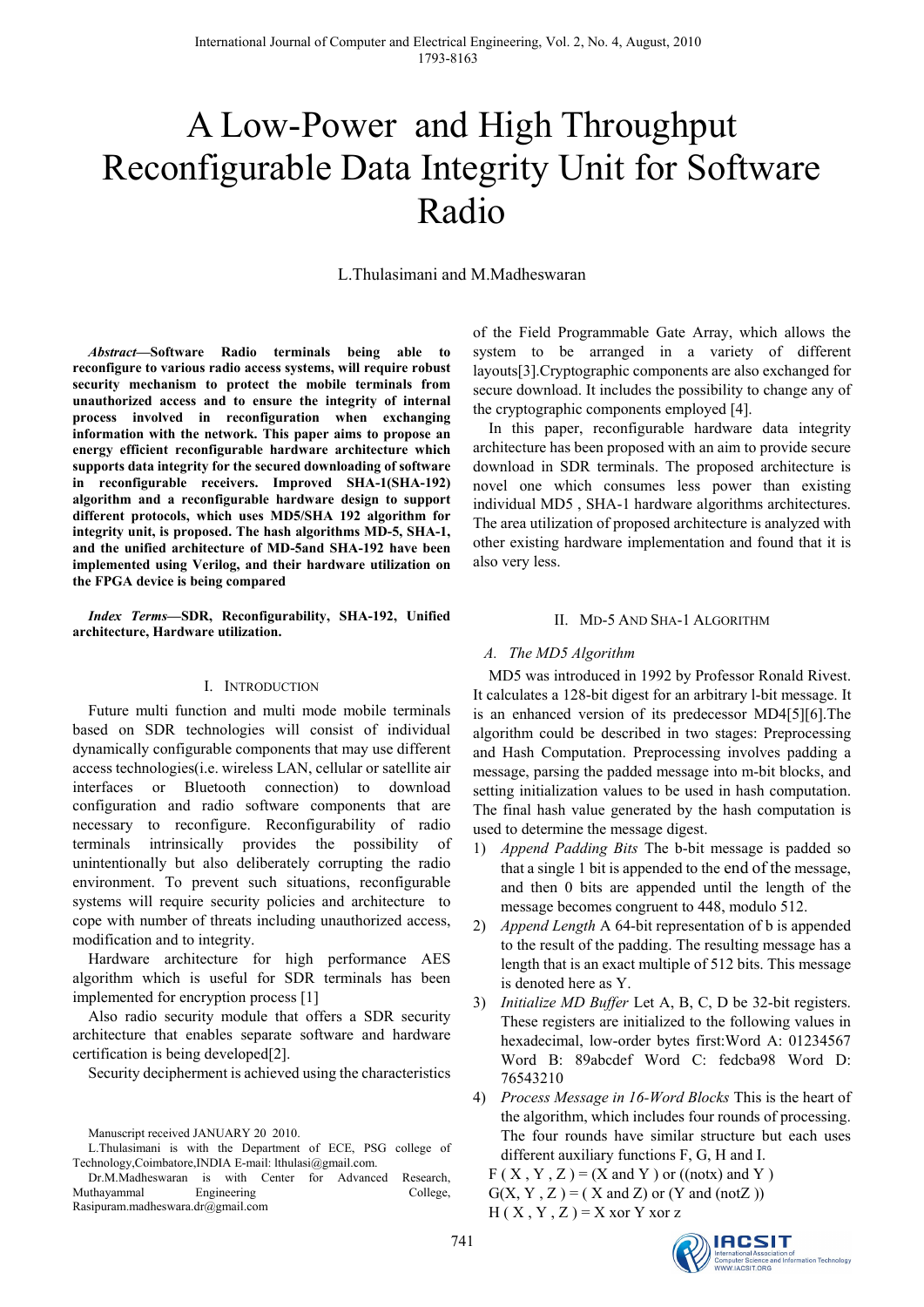$I(X, Y, Z) = Y \text{ xor } (X \text{ or } (\text{not} Z))$ 

Each round consists of 16 steps and each step uses a 64-element table  $T$   $[1 \dots 64]$  constructed from the sine function. Let T[i] denote the i-th element of the table, which is equal to the integer part of  $232$  times  $abs(sin(i))$ , where i is in radians. Each round also takes as input the current 512-bit block Yq and the 128-bit chaining variable CVq. An array X of 32-bit words holds the current 512-bit Y.For the first round the words are used in their original order. The following permutations of the words are defined for rounds 2 through 4:

 $p2(i) = (1 + 5i) \mod 16$  $p3(i) = (5 + 39) \text{ mod } 16$  $ρ4(i) = 7i$  mod 16



Figure 1. Operation of single step of MD5

The output of the fourth round is added to the input of the first round  $(CV)$ , to produce  $CVq+1$ .

5) *Output* After all L 512-bit blocks have been processed, the output from Lth stage is the 128-bit message digest. Figure 1 shows the operations involved in single step.The additions are modulo 232. Four different circular shift amounts S is used each round and are different from round to round. Each step is of the following form,

 $A > D$ ;  $B > B + ((A + Funs (B, C, D) + X [K] + T [I]))$  $<< s$  ); C  $\Rightarrow$  B; D  $\Rightarrow$  C

## III. THE SHA-1 ALGORITHM

The Secure Hash Algorithm was developed by National Institute of Standards and Technology (NIST) and published as a federal information processing standard in 1993. It calculates a 160-bit digest for an arbitrary l-bit message. Preprocessing is done same as in MD5 except that an extra 32-bit register E is added with an initial value of C3D2E1F0. Other registers are assigned with higher order bytes first. For each block, it requires 4 rounds of 20 steps, resulting in a total of 80 steps, to generate the message digest[8].

*A.Functions Used* A sequence of logical functions f0, f1,..., f79 is used in the SHA-1. Each ft,  $0 \le t \le 79$ , operates on three 32-bit words B, C, D and produces a 32-bit word as

output. ft(B,C,D) is defined as follows, for words B, C, D,  $ft(B.C.D) = (B and C)$  or  $((not B) and D)$ , for  $0 \le t \le 19$ 

ft(B,C,D) = B xor C xor D, for  $20 \le t \le 39$ 

 $ft(B,C,D) = (B \text{ and } C)$  or  $(B \text{ and } D)$  or  $(C \text{ and } D)$ , for 40  $\le t \le 59$ 

ft(B,C,D) = B xor C xor D, for  $60 \le t \le 79$ 

*B.Constants Used* A sequence of constant words K(0),  $K(1), \ldots, K(79)$  is used in the SHA-1. In hex these are given by

Kt =  $5A827999$  (  $0 \le t \le 19$ )

Kt = 6ED9EBA1 (20  $\le t \le 39$ )

 $Kt = 8F1BBCDC (40 \le t \le 59)$ 

Kt = CA62C1D6 (60 <= t <= 79)

*C.Computing the Message Digest* The message digest is computed using the final padded message. The computation uses two buffers, each consisting of five 32-bit words, and a sequence of eighty 32-bit words. The words of the first 5-word buffer are labeled A, B, C, D, E. The words of the second 5-word buffer are labeled H0, H1, H2, H3, H4. The words of the 80-word sequence are labeled W0, W1... W79. A single word buffer TEMP is also employed. To generate the message digest, the 16-word blocks M1, M2... Mn is processed in order. The processing of each Mi involves 80 steps. Single step operation of SHA-1 is shown in Fig.2. Before processing any blocks, the {Hi} are initialized as follows in hex: $H0 = 67452301$ ,  $H1 = EFCDAB89$ ,  $H2 =$ 98BADCFE, H3 = 10325476, H4 = C3D2E1F0.

Now M1, M2... Mn is processed. To process Mi, we proceed as follows:

a. Divide Mi into 16 words W0, W1, ... , W15, where W0 is the left-most word.

b. For  $t = 16$  to 79 let  $Wt = S1(Wt-3 XOR Wt-8 XOR Wt-$ 14 XOR Wt-16).

c. Let  $A = H0, B = H1, C = H2, D = H3, E = H4.$ 



Figure 2. Operation of single step of SHA-1

d. For  $t = 0$  to 79 do

 $TEMP = S5(A) + ft(B,C,D) + E + Wt + Kt;$ 

 $E = D$ ;  $D = C$ ; $C = S30(B)$ ; $B = A$ ; $A = TEMP$ ;

e. Let  $H0 = H0 + A$ ,  $H1 = H1 + B$ ,  $H2 = H2 + C$ ,  $H3 = H3 +$ D,  $H4 = H4 + E$ .

After processing Mn, the message digest is the 160-bit string represented by the 5 words H0 H1 H2 H3 and H4.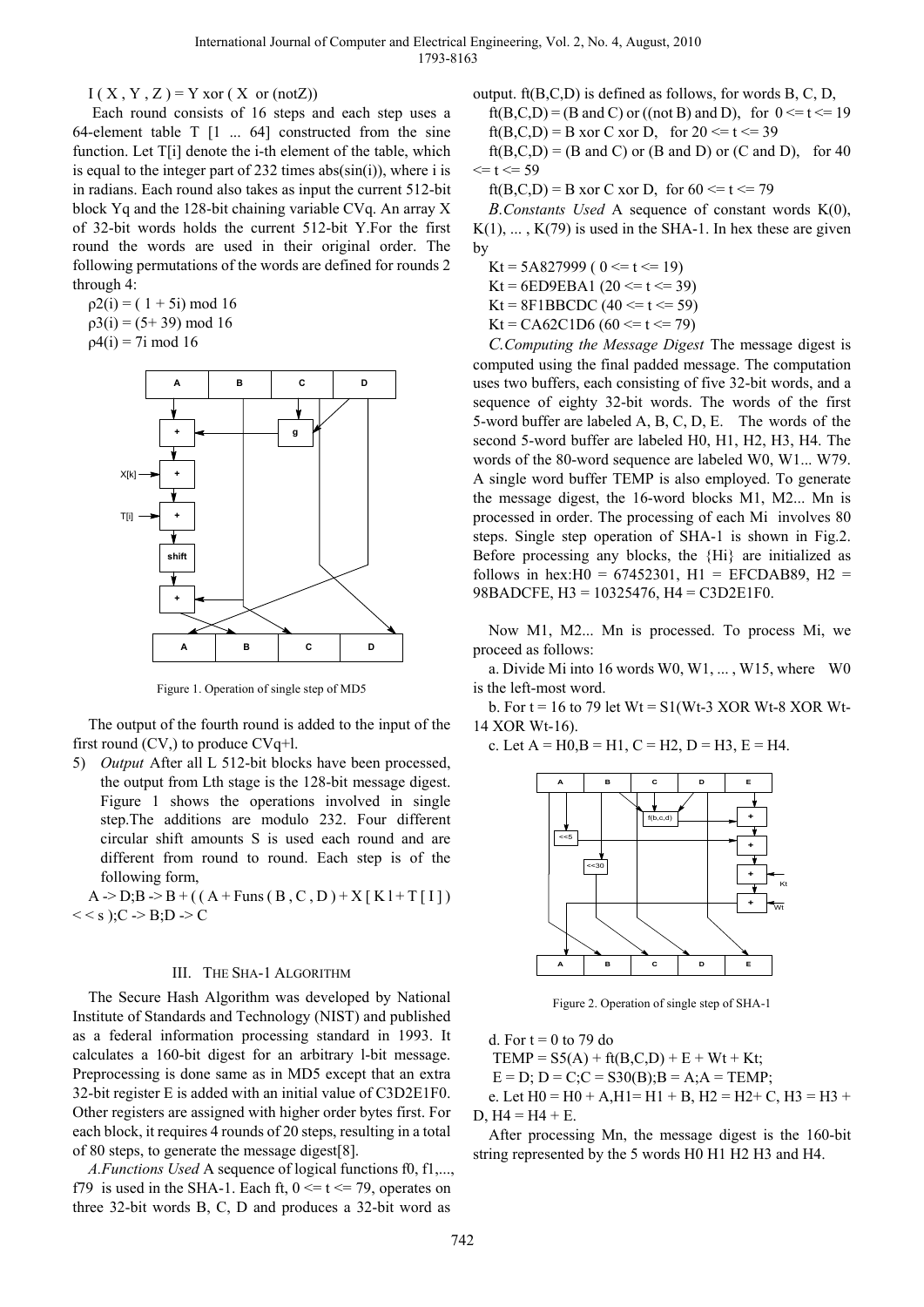# IV. PROPOSED SHA-192 ALGORITHM

The proposed SHA-192 is another improved version in SHA family. It may be used to hash message, M having a length of 1 bits, where  $0 < 1 < 2$  64. The algorithm uses, Six working variables of 32 bits each, A hash value of six 32-bit words. The final result of SHA-192 is the 192 bit message digest. The words of the message schedule are labeled W0, W1, W2…W79. The six working variables are labeled A,B,C,D,E and F.The words of the hash value are labeled H0(i),..,which will hold the initial hash value, and is replaced by each successive intermediate hash value(after each message block is processed)and ending with final hash value  $H(N)$ .

### *A. SHA-192 preprocessing*

The padding and appending of bits are done same as for MD5 and SHA-1. Before processing any blocks, the {Hi} are initialized as follows (in hex):

H0 = 67452301,H1 = EFCDAB89,H2 = 98BADCFE ,H3  $= 10325476$ ,  $H4 = C3D2E1F0$ , $H5 = F9B2D834$ . The compression function of SHA-192 has been illustrated in Fig.3.



Figure 3. SHA-192 compression function

#### *B. SHA-192 hash computation*

A sequence of logical functions f0, f1,..., f79 is used in the SHA-192. Each ft,  $0 \le t \le 79$ , operates on three 32-bit words B, C, D and produces a 32-bit word as output. ft(B,C,D) is defined as follows, for words B, C, D,

ft(B,C,D) = (B and C) or ((not B) and D), for  $0 \le t \le 19$ ft(B,C,D) = B xor C xor D, for  $20 \le t \le 39$ 

 $ft(B,C,D) = (B \text{ and } C)$  or  $(B \text{ and } D)$  or  $(C \text{ and } D)$ , for  $40 \le$  $t \le 59$ 

ft(B,C,D) = B xor C xor D, for  $60 \le t \le 79$ 

A sequence of constant words  $K(0)$ ,  $K(1)$ , ...,  $K(79)$  is used in the SHA-1. In hex these are given by  $Kt = 5A827999$  $(0 \le t \le 19)$ 

Kt = 6ED9EBA1 (20 <= t <= 39)

 $Kt = 8F1BBCDC (40 \le t \le 59)$ 

Kt = CA62C1D6 (60 <= t <= 79)



Figure 4. Operation of single step of SHA-192

Now M1, M2... Mn are processed. To process Mi, we proceed as follows:

a. Divide Mi into 16 words W0, W1... W15, where W0 is the left-most word.

b. For  $t=0$  to 15 Wt = Mi

For  $t = 16$  to 79 let  $Wt = S1(Wt-3 XOR Wt-8 XOR Wt-$ 14 XOR Wt-16).

c. Let  $A = H0$ ,  $B = H1$ ,  $C = H2$ ,  $D = H3$ ,  $E = H4$ ,  $F = H5$ . d. For  $t = 0$  to 79 do  $TEMP1 = S5(A) + ft(B,C,D) + E + Wt + Kt;$  $TEMP2 = S5(A) + A + ft(B,C,D) + E + Wt + Kt + F;$  $E = D$ ;  $D = C$ :  $C = S30(B)$ ;  $B = S15(A);$  $F = TEMP1$ ; A= TEMP2 e. Let  $H0 = H0 + A$ ,  $H1 = H1 + B$ ,  $H2 = H2 + C$ ,  $H3 = H3 + D$ ,

 $H4 = H4 + E, H5 = H5 + F$ . The single step operation of SHA-192 is shown in Fig.4.

After processing Mn, the message digest is the 192-bit string represented by the 6 words H0 H1 H2 H3 H4 and H5.

#### V. UNIFIED ARCHITECTURE OF MD-5 SHA-192

In the case of the MD5 operation the Data Transformation Unit uses only the four inputs/outputs B,C,D,E of each one of the four Data Transformation Rounds. The input/output named A,F is not used , for this hash function operation (MD5). This is due to the fact that MD5 processes on 128-bit blocks (4x32-bit) transformation blocks, instead of the 192-bit blocks that are used in SHA-192. The four Data Transformation Rounds are similar, but its one performs a different operation. MA components indicate modulo addition 232, while the shifters components define left shift rotations of the input data block[7].

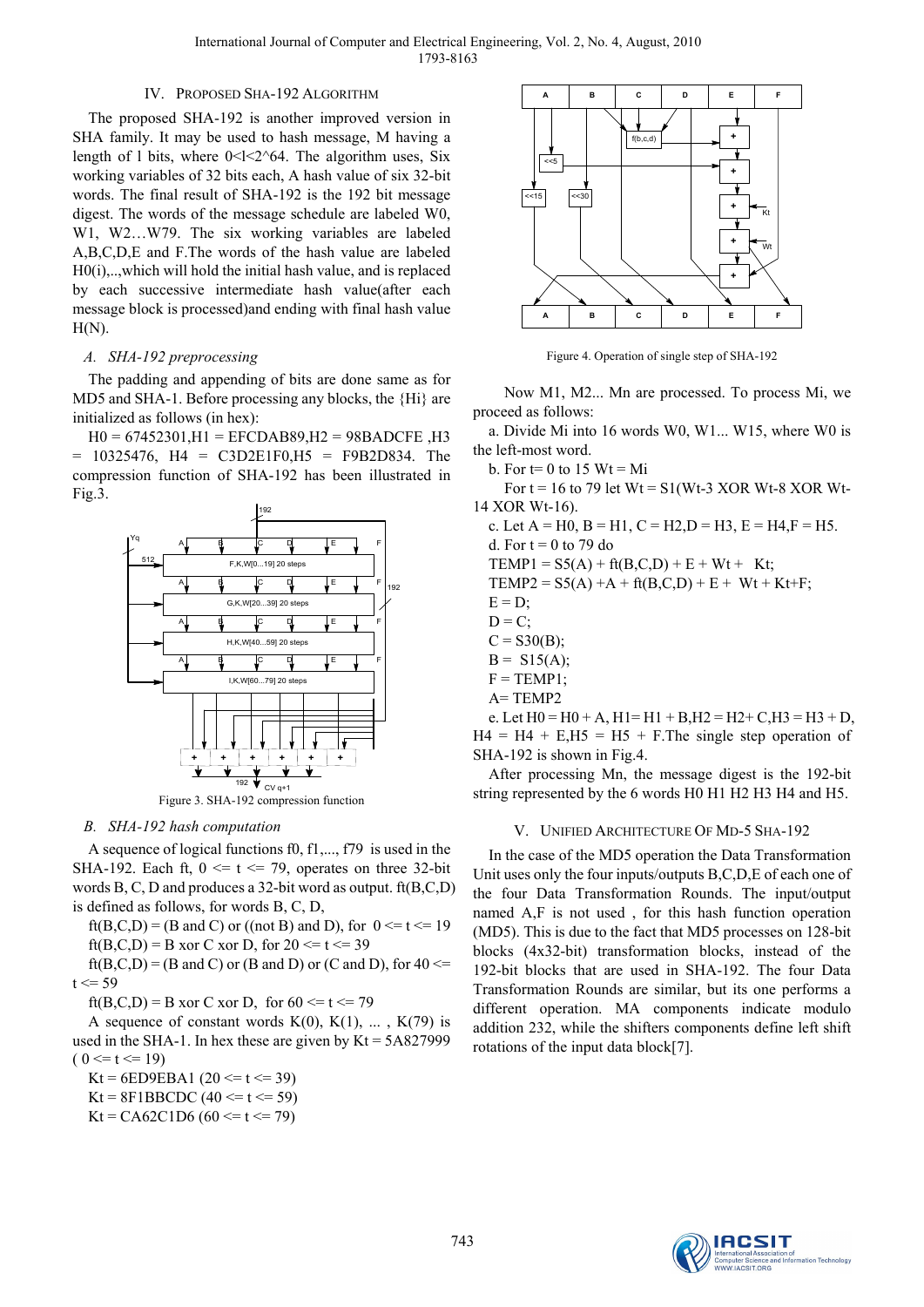International Journal of Computer and Electrical Engineering, Vol. 2, No. 4, August, 2010 1793-8163



Figure 5. Data Transformation Of Unified Architecture

The Data Transformation Round I operation is based on a Nonlinear Function i transformation of the three of BIn, CIn, and DIn, inputs. Then, this result is added to the fourth input EIn with the input data block and the constant. That result is rotated to the right and therotated output data are added with the input DIn. There are four different nonlinear functions, one used for each Data Transformation Round, which perform the digital logic transformation according to equations in 2.1.

The Hash Function Core can be used alternatively for the operation SHA-192 hash function also. In this case, the Data Transformation Unit and the Data Transformation Rounds process the data in a different way, compared with MD5 operation mode, in order the Hash Function Core to perform efficiently as SHA-192.For the SHA-192 operation each Data Transformation Round operates on all the six 32-bit variables (inputs/outputs) and this is one of the basic differences compared with MD5 mode. Thus the combined architecture of MD-5 and SHA-192 results in reduced hardware utilization compared to the individual implementation of MD-5.In the hardware realization, a select line is inserted which selects the functionality of appropriate algorithm at each block. Data transformation for combined hash computation is as in Fig.*5.* 

#### VI. RESULTS AND DISCUSSION

The hardware architecture is implemented in Verilog, and synthesis is performed with Xilinx ISE 9.2i.Virtex II kit is chosen for downloading the synthesized code. The power analysis is done using Synopsys-Design vision. The hardware utilization are tabulated .

| FPGA device: 2v4000bf957-6    |                |             |
|-------------------------------|----------------|-------------|
| Allocated area                | Used/Available | Utilization |
| I/Os                          | 162/684        | 23%         |
| Fun.Generators                | 724/46080      | $1\%$       |
| <b>CLB</b> Slices             | 406/23040      | $1\%$       |
| <b>Dffs</b><br>and<br>Latches | 298/46080      | 0%          |

| frequency            | 57.36MHz |
|----------------------|----------|
| Power<br>consumption | 4.55mW   |
| Throughput           | 458Mbps  |

|  | TABLE II. HARDWARE UTILIZATION OF SHA-1. |  |
|--|------------------------------------------|--|
|--|------------------------------------------|--|

| FPGA device: $2v4000hf957-6$ |                |           |  |
|------------------------------|----------------|-----------|--|
| Allocated                    | Used/Available |           |  |
| area                         |                | Utilizati |  |
|                              |                | on        |  |
| I/Os                         | 194/684        | 28%       |  |
| Fun Generators               | 2349/46080     | 5%        |  |
| <b>CLB</b> Slices            | 1333/23040     | 5%        |  |
| <b>Dffs</b><br>and           | 1257/46080     | 2%        |  |
| Latches                      |                |           |  |
| frequency                    | 83.801 MHz     |           |  |
| Power                        | 15.49 mW       |           |  |
| consumption                  |                |           |  |
| Throughput                   | 536Mbps        |           |  |

Table 1 and 2 shows the hardware utilization summary of MD-5 and SHA-1 individually. Hence implementing these algorithms separately results in increased area occupation when compared with results in table 3.

TABLE III HARDWARE UTILIZATION OF UNIFIED ARCHITECTURE.

| FPGA device: 2v4000bf957-6 |                |             |
|----------------------------|----------------|-------------|
| Allocated                  |                |             |
| Area                       | Used/Available | Utilization |
| I/Os                       | 195/684        | 28%         |
| Fun Generator              |                |             |
| s                          | 1275/46080     | 2%          |
| <b>CLB</b> Slices          | 757/23040      | 3%          |
| <b>Dffs</b><br>and         |                |             |
| Latches                    | 1033/46080     | 2%          |
| Throughput                 | 845Mbps        | 676Mbps     |
|                            | (MD5)          | (SHA192)    |
| frequency                  | 105.67MHz      |             |
| Power<br>consumption       | 7.092mW        |             |

From the above tabulation, it could be inferred that the device utilization is less in unified architecture compared with the individual implementation of MD-5 and SHA-1. The unified architecture of MD-5 and SHA-192 proved to consume less power and also efficient in computing the hash.

The comparison has been made between individual architectures of MD5 and SHA-192 with the unified architecture which contains both MD5 ans SHA-192 in the same module. Unified architecture will have some functionalities similar for both the MD5 ans SHA-192 algorithm so that the area utilization can be reduced and power consumption will also reduced.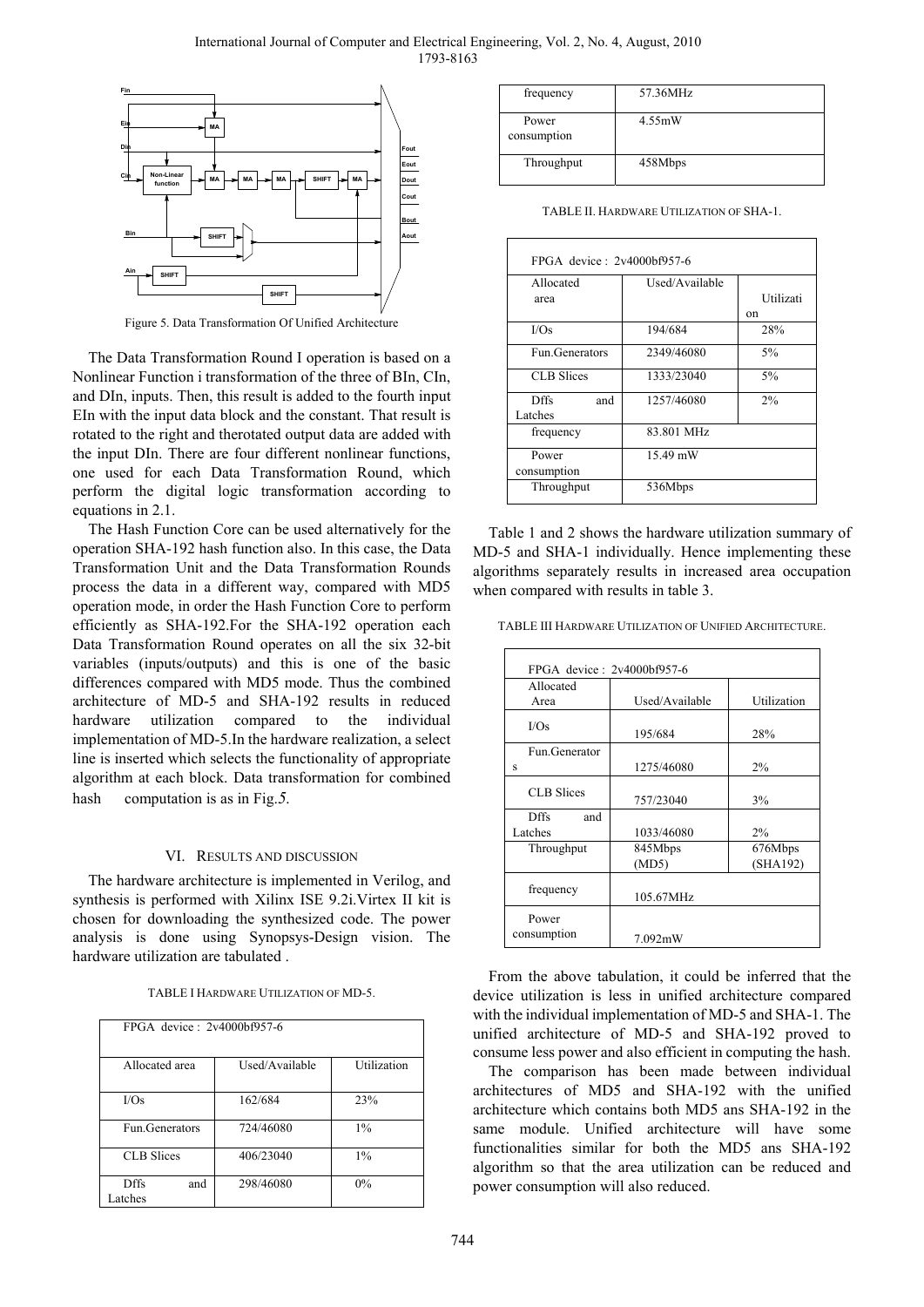International Journal of Computer and Electrical Engineering, Vol. 2, No. 4, August, 2010 1793-8163



Figure 6.Area, frequency, power comparison.





The area, frequency and power consumption of MD5 and SHA-192 algorithm implemented in separate device and unified architecture is shown in figure 6. Analysis gives the area occupied ,frequency and power consumption when both the algorithms implemented in same architectures. The area delay product comparison of individual architectures and the unified architecture is given in figure 7. From which it could be inferred that the proposed combined architecture has better results.

The throughput analysis of individual and unified architectures is given in figure 8. Throughput is calculated using formulae,

#### block size × clock frequency Throughput latency

Throughput of the unified architecture is also comparatively high.



Figure 8.Throughput comparison.

The throughput of unified architecture achieves around 845 mbps for MD5 algorithm and 676mbps for proposed SHA-192 algorithm that is much better than individual implementations. the

| Reference                 | <b>CLB</b> Slices | Frequency<br>in MHz | throughput                 |
|---------------------------|-------------------|---------------------|----------------------------|
| [9]                       | 14911/2304        | 43.47               | 171.2(MD5)<br>137.4(SHA-1) |
| <b>Proposed</b><br>Design | 757/23040         | 105.67              | 845(MD5)<br>676(SHA-192)   |

The proposed design is compared with existing hardware implementation [9] and it found that the proposed architectures is better in all means that is, area utilization , frequency and throughput all very good than the results presented in [9]. And also power analysis is made for proposed architecture and shows it consumes only 7.09 mW which is not made in the previous work.

# VII. CONCLUSION

Thus in this work, a VLSI architecture of the integrity unit for the reconfigurable receiver is presented. The architecture is reconfigurable in the sense that, it operates either to give MD-5 hash or the SHA-192 message digest. It guarantees security level in reconfigurable receivers requiring data integrity. The comparisons of synthesis results proved that the proposed integrity unit is better, compared to the individual implementation of the hash algorithms. The power consumption is also proved to be applicable for the reconfigurable receiver terminals

#### **REFERENCES**

- [1] Badillo,ClaudiaFeregrino-Uribe,Rene Cumplido,Morales-Sandoval."FPGA Implementation and Performance evaluation of AES-CCM Cores for Wireless Networks." In Proceedings of 2008 International Conference on Reconfigurable Computing and FPGaS
- [2] Lozano, Marianela Garcia Moradi, Farshad Ayani, Rassul " SDR: A Semantic Based Distributed Repository for Simulation Models and Resources" In Proceedings of Modelling & Simulation, 2007. AMS '07. First Asia international Conference on March 2007.